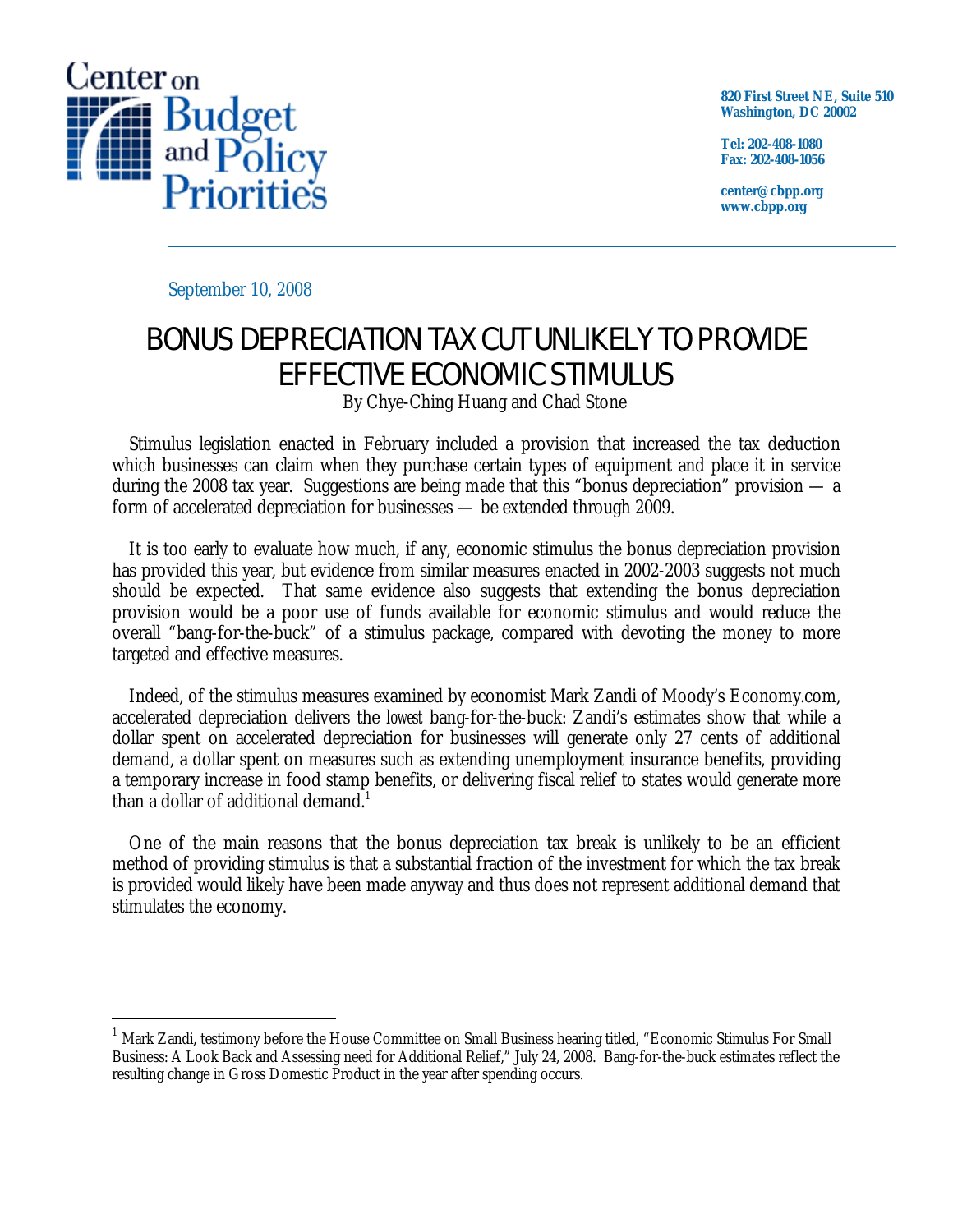## The 2002-2003 Bonus Depreciation Provisions Had "Only a Very Limited Impact"

Bonus depreciation investment incentives were enacted in 2002 and expanded in 2003 to provide stimulus during the last recession. Subsequent studies of the impact of the 2002 and 2003 bonus depreciation provisions have raised serious questions about their effectiveness.

- A study by two Federal Reserve economists found that based on the available evidence, these measures had at best "only a very limited impact" on investment spending.<sup>2</sup>
- Another study found that these measures "increased output by only 0.1 percent to 0.2 percent."3
- The Congressional Budget Office has concluded that the available evidence suggests that the impact of the 2002 and 2003 bonus depreciation measures on investment has been "relatively modest," and "the experience has made many analysts less sanguine about the efficacy of such business tax incentives."4 Similarly, CBO's director, Peter Orszag, has written that "the experience from bonus depreciation provisions enacted during 2002 and 2003... was somewhat disappointing."<sup>5</sup>

### Why Any New Bonus Depreciation Measures May Have a "Very Limited Impact"

In theory, it might be that the 2002 and 2003 bonus depreciation measures had only a very limited impact due to circumstances unique to the last recession. In fact, there are good reasons to question whether bonus depreciation in general is likely to provide effective economic stimulus.

- During an economic downturn, aggregate demand lags, and existing capacity is not fully utilized. Companies that face a decrease in demand for their products have little incentive to expand their capacity, regardless of available tax incentives. If they cannot sell their goods or services, then expanding capacity generally does not make business sense. While some types of temporary tax incentives might encourage some firms to make investments quickly — that is, before the incentives expire — firms typically hesitate to increase investment when they lack confidence in their ability to sell their products.
- In other words, businesses base investment decisions primarily on expectations about their ability to sell their goods and services — i.e., on customer demand — rather than on how much cash they have on hand. A recent Goldman-Sachs analysis made this point, noting that

 $\overline{a}$ 2 Darrel S. Cohen and Jason Cummins, "A Retrospective Evaluation of the Effects of Temporary Partial Expensing," Federal Reserve Board, Finance and Economics Discussion Series Working Paper No. 2006-19, April 2006.

<sup>3</sup> Congreasional Budget Office, "Options for Responding to Short-Term Economic Weakness", Statement of Peter R. Orszag, Director, before the United States Senate Committee on Finance, January 22, 2008, citing Christopher House and Matthew Shapiro, *Temporary Investment Tax Incentives: Theory with Evidence from Bonus Depreciation,* NBER Working Paper 12514 (Cambridge, Mass.: National Bureau of Economic Research, September 2006).

<sup>4</sup> Congreasional Budget Office, "Optoins for Responding to Short-Term Economic Weakness", Statement of Peter R. Orszag, Director, before the United States Senate Committee on Finance, January 22, 2008, http://www.senate.gov/~finance/hearings/testimony/2008test/012208potest.pdf.

<sup>5</sup> Peter Orszag, Director of the Congressional Budget Office, "Economic Stimulus", January 22, 2008, http://cboblog.cbo.gov/?p=57.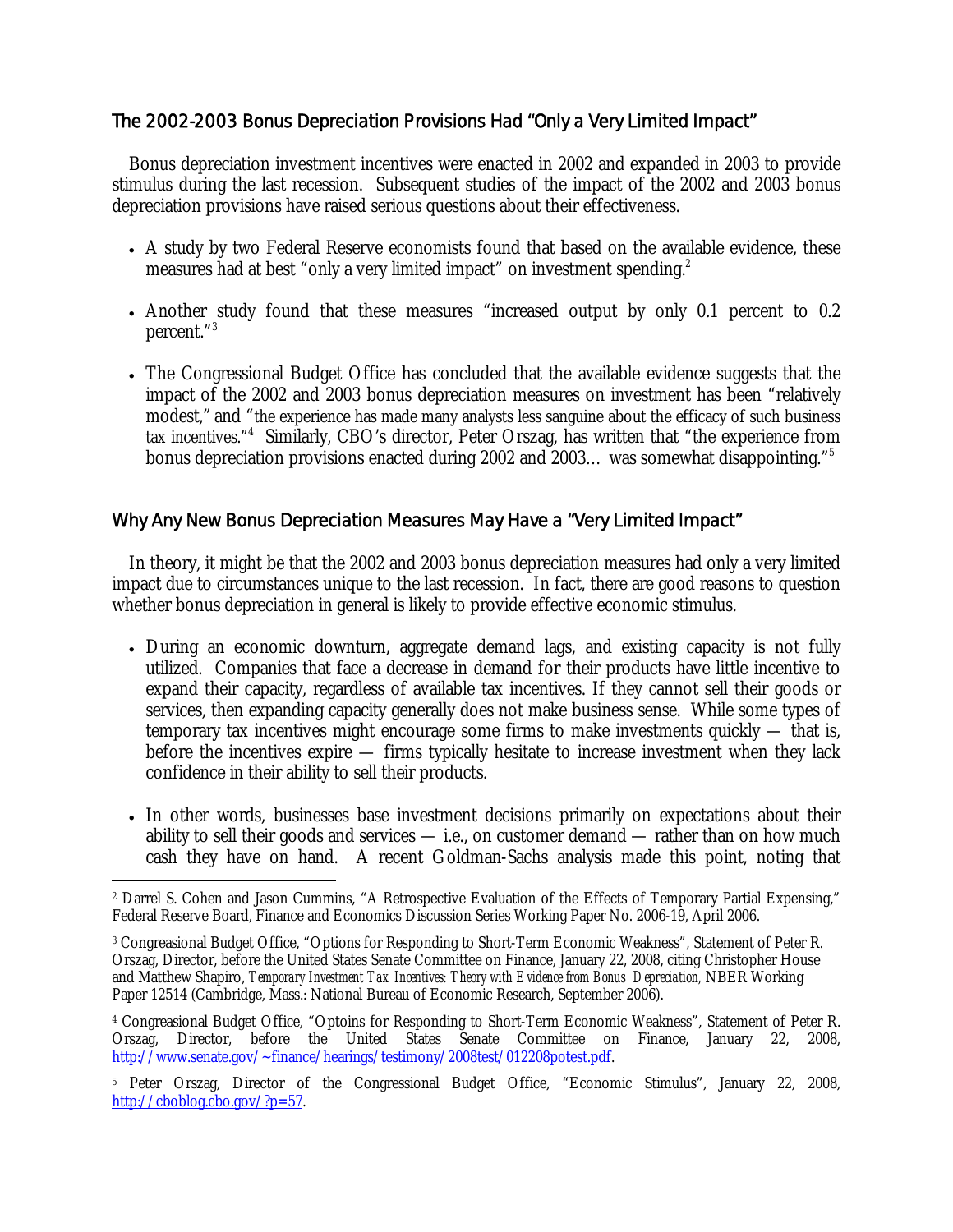"companies don't spend money just because it's there to spend. To justify outlays for new projects, the expected returns have to exceed the costs, and that usually requires growth in demand strong enough to put pressure on existing resources."6

- In addition, as the Congressional Budget Office has noted, "some investment projects involve long planning lags, extending well beyond a year or more." If this is generally true, bonus depreciation may be ill-suited to delivering timely, short-run stimulus.
- Finally, firms may come to expect that "temporary" bonus depreciation measures will be extended, as they were in 2003 — and as is being proposed now. If firms believe that they can postpone investment decisions until consumer demand strengthens and still get the investment tax breaks, they will be inclined to defer those investment decisions, thereby rendering the tax incentives ineffective as immediate stimulus.

# Other Stimulus Measures Have Better Bang-for-the-buck than Bonus Depreciation

Even if bonus depreciation does provide some stimulus by inducing some firms to accelerate their investment plans in situations where temporary weakness in the economy has caused the firms to postpone planned investments, the stimulus effect of such incentives are likely to be more modest

|                                                    | Demand generated per<br>dollar of cost |
|----------------------------------------------------|----------------------------------------|
| <b>High "Bang for the Buck"</b>                    |                                        |
| Temporary increase in Food Stamp benefits          | \$1.73                                 |
| Extended UI benefits                               | \$1.64                                 |
| State fiscal relief                                | \$1.36                                 |
| Refundable, one-time lump-sum tax rebate           | \$1.26                                 |
| Increase Child Tax Credit                          | \$1.04                                 |
| Non-refundable, one-time lump-sum tax rebate       | \$1.02                                 |
| Lower "Bang for the Buck"                          |                                        |
| Extended Alternative Minimum Tax patch             | S <sub>0.48</sub>                      |
| Dividend and capital gains tax cuts made permanent | \$0.37                                 |
| Corporate tax rate cut                             | \$0.30                                 |
| Extension of Bush income tax cuts                  | \$0.29                                 |
| Accelerated depreciation for businesses            | S <sub>0.27</sub>                      |

Source: Mark Zandi, testimony before the House Committee on Small Business hearing titled, "Economic Stimulus For Small Business: A Look Back and Assessing need for Additional Relief," July 24, 2008. Bangfor-the-buck estimates reflect the resulting change in Gross Domestic Product in the year after spending occurs.

 $\overline{a}$ 6 Goldman Sachs Weekly, September 21, 2007.